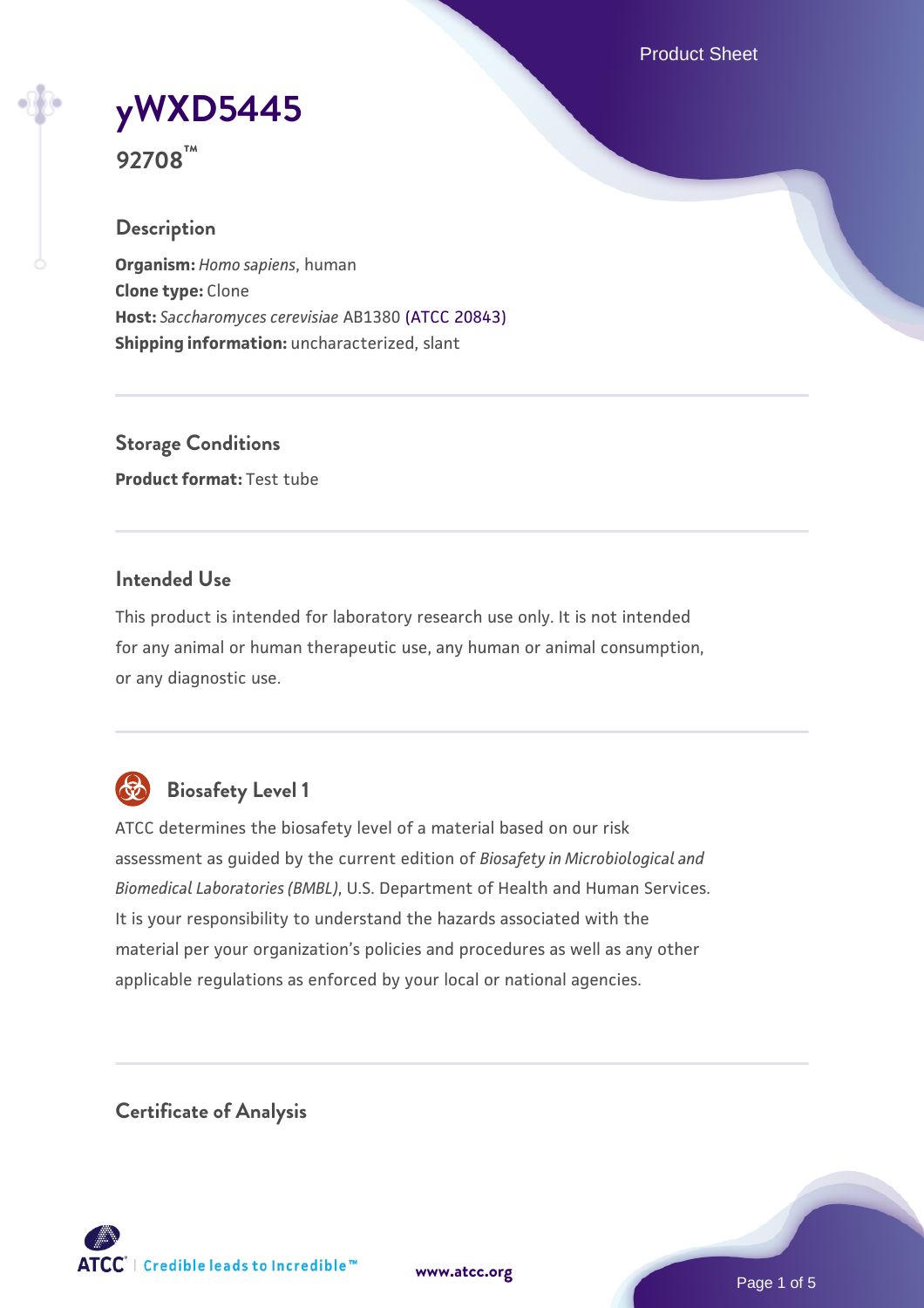# **[yWXD5445](https://www.atcc.org/products/92708)** Product Sheet **92708**

For batch-specific test results, refer to the applicable certificate of analysis that can be found at www.atcc.org.

# **Insert Information**

**Type of DNA:** genomic **Genome:** Homo sapiens **Chromosome:** X X pter-q27.3 **Gene name:** DNA Segment, single copy **Gene product:** DNA Segment, single copy [DXS4396] **Gene symbol:** DXS4396 **Contains complete coding sequence:** Unknown **Insert end:** EcoRI

# **Vector Information**

**Intact vector size:** 11.454 **Vector name:** pYAC4 **Type of vector:** YAC **Host range:** *Saccharomyces cerevisiae*; *Escherichia coli* **Vector information:** other: telomere, 3548-4235 other: telomere, 6012-6699 Cross references: DNA Seq. Acc.: U01086 **Cloning sites:** EcoRI **Markers:** SUP4; HIS3; ampR; URA3; TRP1 **Replicon:** pMB1, 7186-7186; ARS1, 9632-10376

# **Growth Conditions**

**Medium:**  [ATCC Medium 1245: YEPD](https://www.atcc.org/-/media/product-assets/documents/microbial-media-formulations/1/2/4/5/atcc-medium-1245.pdf?rev=705ca55d1b6f490a808a965d5c072196)



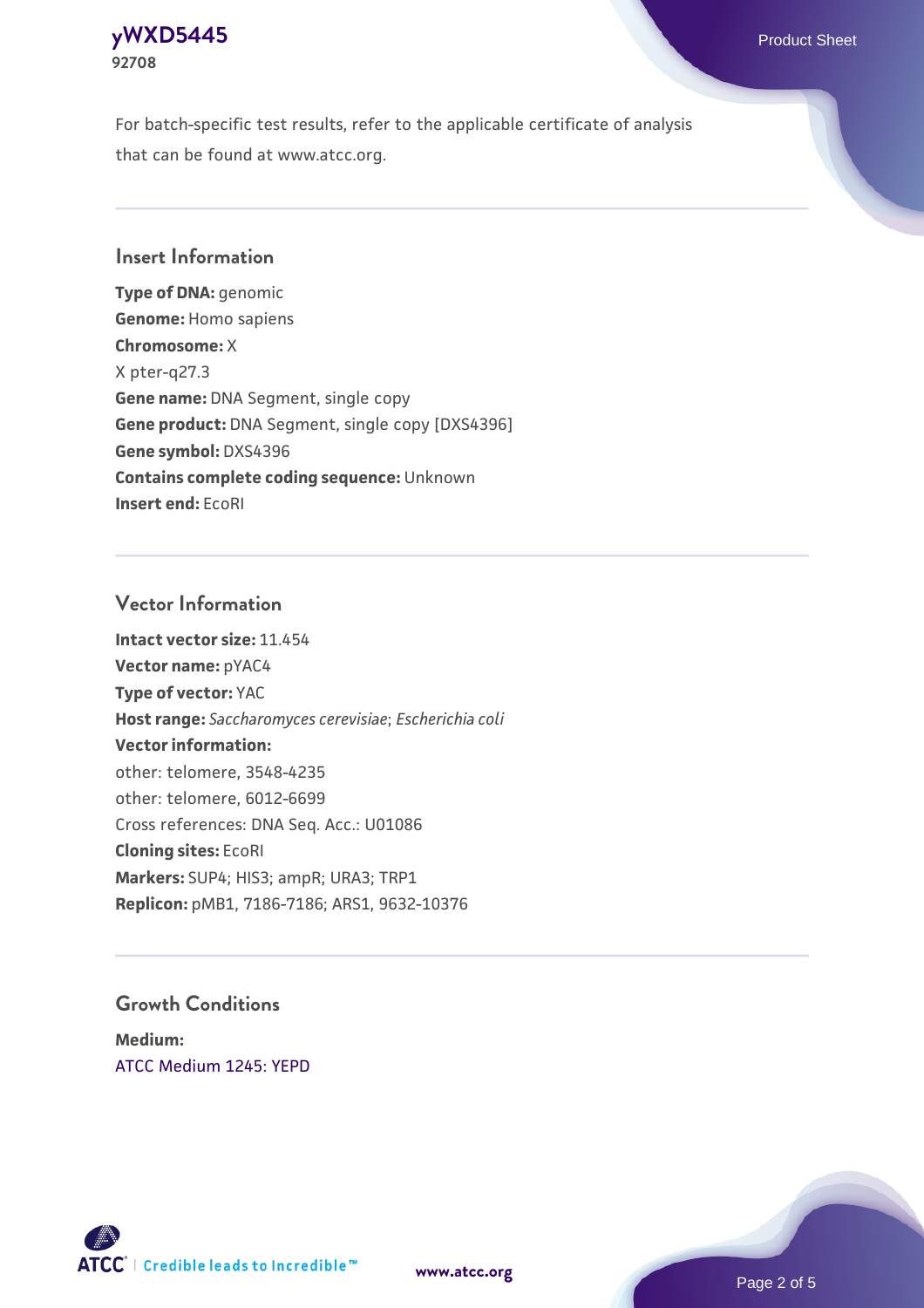#### **[yWXD5445](https://www.atcc.org/products/92708)** Product Sheet **92708**

**Temperature:** 30°C

#### **Notes**

More information may be available from ATCC (http://www.atcc.org or 703- 365-2620).

# **Material Citation**

If use of this material results in a scientific publication, please cite the material in the following manner: yWXD5445 (ATCC 92708)

# **References**

References and other information relating to this material are available at www.atcc.org.

#### **Warranty**

The product is provided 'AS IS' and the viability of ATCC® products is warranted for 30 days from the date of shipment, provided that the customer has stored and handled the product according to the information included on the product information sheet, website, and Certificate of Analysis. For living cultures, ATCC lists the media formulation and reagents that have been found to be effective for the product. While other unspecified media and reagents may also produce satisfactory results, a change in the ATCC and/or depositor-recommended protocols may affect the recovery, growth, and/or function of the product. If an alternative medium formulation or reagent is used, the ATCC warranty for viability is no longer valid. Except as expressly set forth herein, no other warranties of any kind are

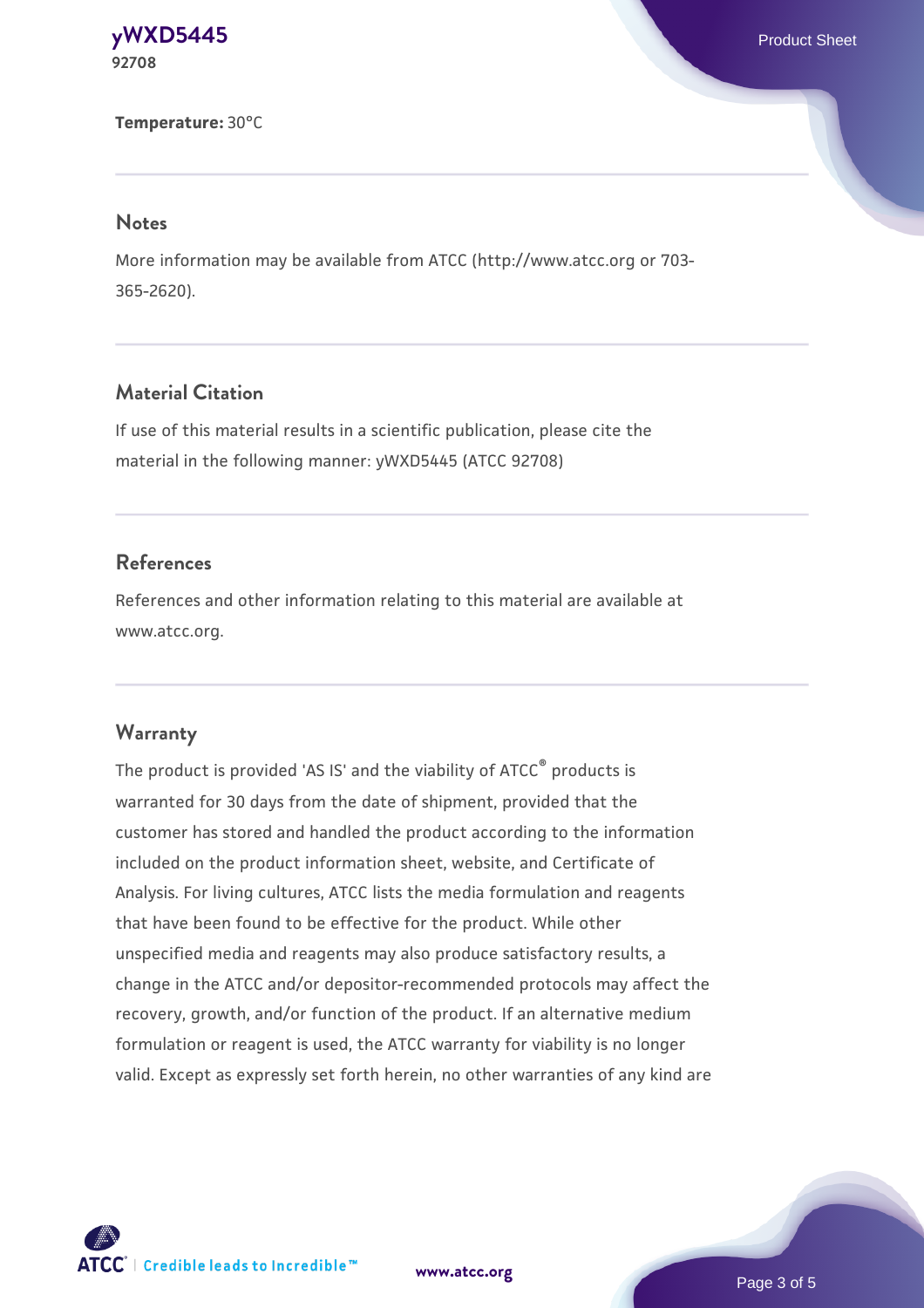#### **[yWXD5445](https://www.atcc.org/products/92708)** Product Sheet **92708**

provided, express or implied, including, but not limited to, any implied warranties of merchantability, fitness for a particular purpose, manufacture according to cGMP standards, typicality, safety, accuracy, and/or noninfringement.

# **Disclaimers**

This product is intended for laboratory research use only. It is not intended for any animal or human therapeutic use, any human or animal consumption, or any diagnostic use. Any proposed commercial use is prohibited without a license from ATCC.

While ATCC uses reasonable efforts to include accurate and up-to-date information on this product sheet, ATCC makes no warranties or representations as to its accuracy. Citations from scientific literature and patents are provided for informational purposes only. ATCC does not warrant that such information has been confirmed to be accurate or complete and the customer bears the sole responsibility of confirming the accuracy and completeness of any such information.

This product is sent on the condition that the customer is responsible for and assumes all risk and responsibility in connection with the receipt, handling, storage, disposal, and use of the ATCC product including without limitation taking all appropriate safety and handling precautions to minimize health or environmental risk. As a condition of receiving the material, the customer agrees that any activity undertaken with the ATCC product and any progeny or modifications will be conducted in compliance with all applicable laws, regulations, and guidelines. This product is provided 'AS IS' with no representations or warranties whatsoever except as expressly set forth herein and in no event shall ATCC, its parents, subsidiaries, directors, officers, agents, employees, assigns, successors, and affiliates be liable for indirect, special, incidental, or consequential damages of any kind in connection with or arising out of the customer's use of the product. While reasonable effort is made to ensure authenticity and reliability of materials on deposit, ATCC is not liable for damages arising from the misidentification or misrepresentation of such materials.



**[www.atcc.org](http://www.atcc.org)**

Page 4 of 5